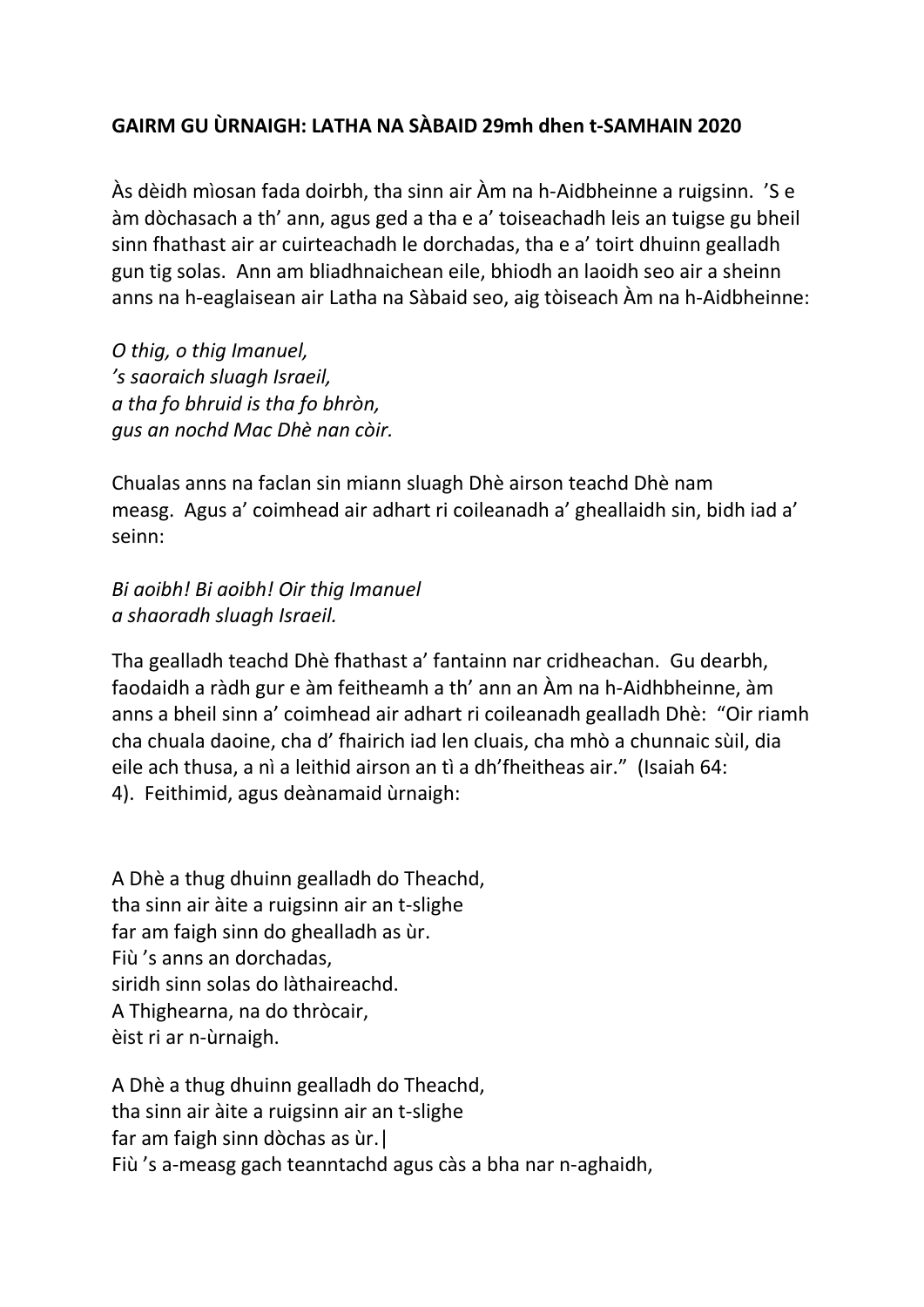tha earbsa againn ann an dòchas a tha uile gu lèir seasmhach. A Thighearna, na do thròcair, èist ri ar n-ùrnaigh.

A Dhè a thug dhuinn gealladh do Theachd, tha sinn air àite a ruigsinn air an t-slighe far a bheil againn ri feitheamh fad grèis. Bha againn ri feitheamh ann an làithean a dh'fhalbh, agus nì sinn a-rithist e, làn dòchas Teachd Dhè. A Thighearna, na do thròcair, èist ri ar n-ùrnaigh.

A Dhè a thug dhuinn gealladh do Theachd, tha sinn air àite a ruigsinn ar an t-slighe far a bheil sinn gad fheitheamh le dòchas. Ged nach eil sinn gad fhaicinn, tha sinn a' feitheamh air do thìodhlac. A Thighearna, na do thròcair, èist ri ar n-ùrnaigh.

A Dhè a thug dhuinn gealladh do Theachd, tha sinn air àite a ruigsinn air an t-slighe far a rùnaicheas sinn gun tèid sinn air adhart Ged is rathad doirbh e, tha sinn a' dol air adhart, le earbsa nad ghealladh: gun tig Imanuel dhuinn. A Thighearna, na do thròcair, èist ri ar n-ùrnaigh.

Soidhnichte:

- An Ceart Urramach Màrtainn Fair, Moderàtor Àrd-Sheanadh Eaglais na h-Alba
- Am Fìor Urramach Leo Cushley, Àrd-Easbaig Chill Rìmhinn agus Dùn Èideann
- Am Fìor Urramach Marcus Strange, Primus as leth Colaiste nan Easbaigean, Eaglais Easbaigeach na h-Alba
- An t-Urramach Iain Fulton, Moderàtor, Eaglais Shaor Aonaichte na h-Alba
- An t-Urramach Lindsey Sanderson, Moderàtor, Eaglais Ath-Leasaichte Aonaichte (Alba)